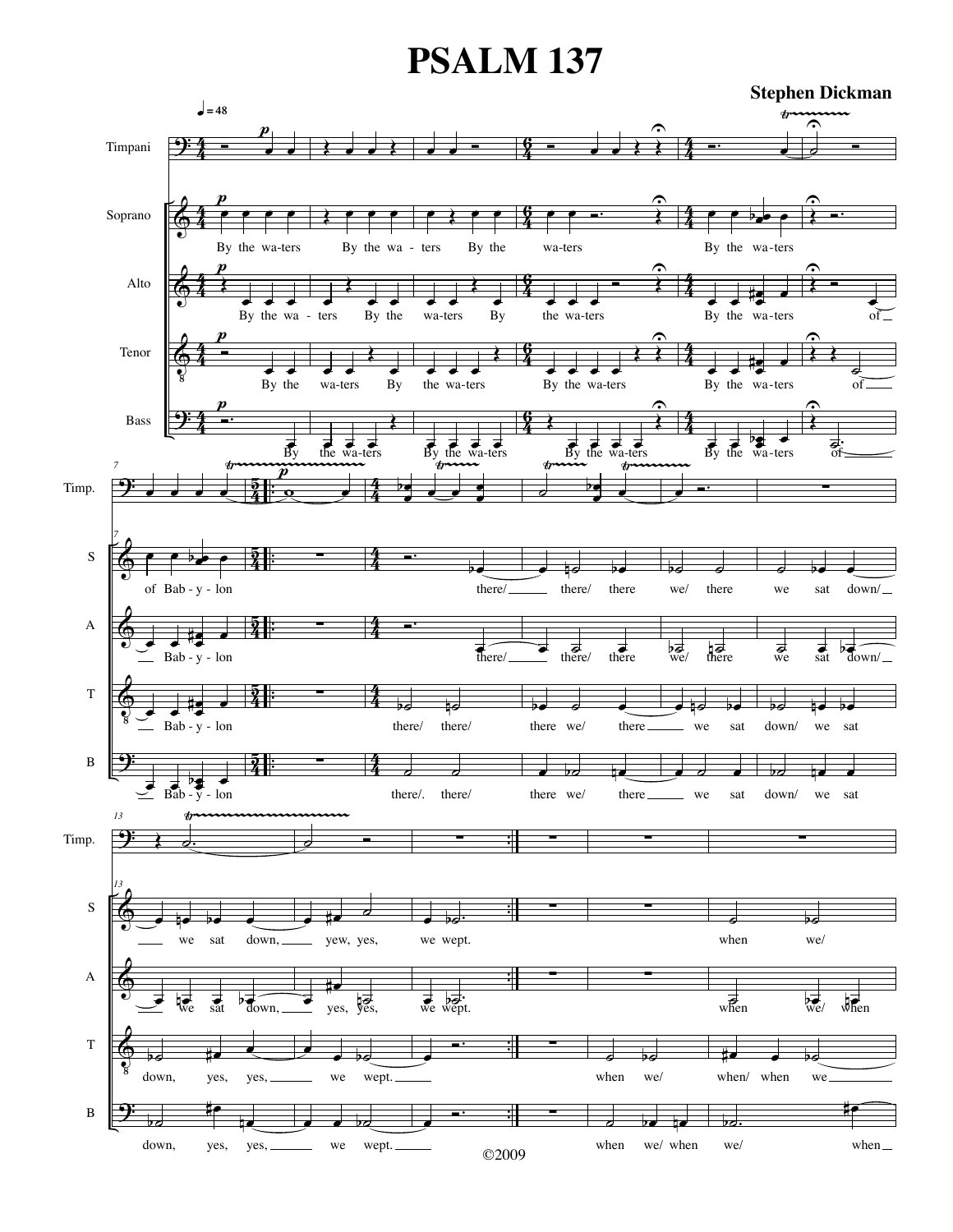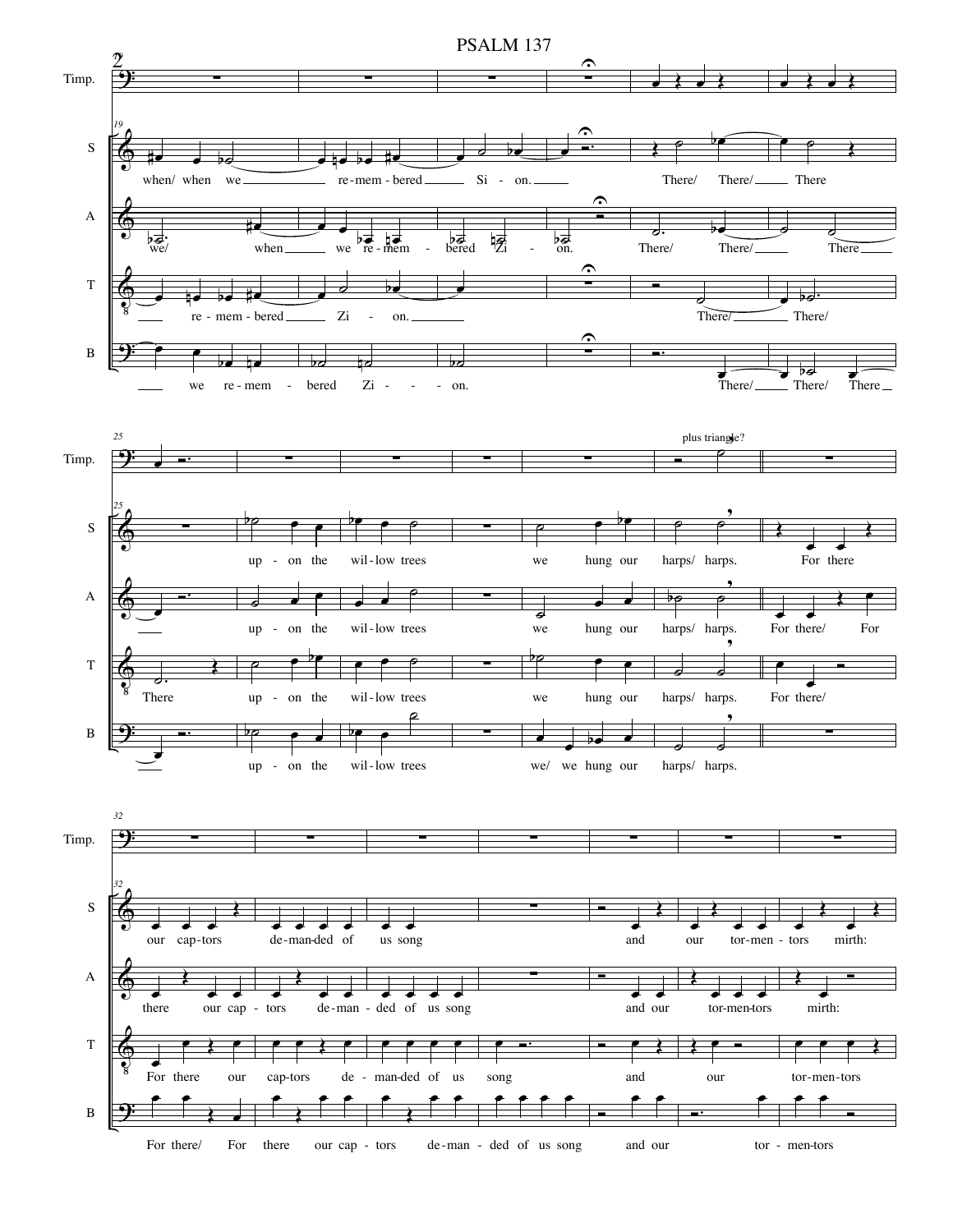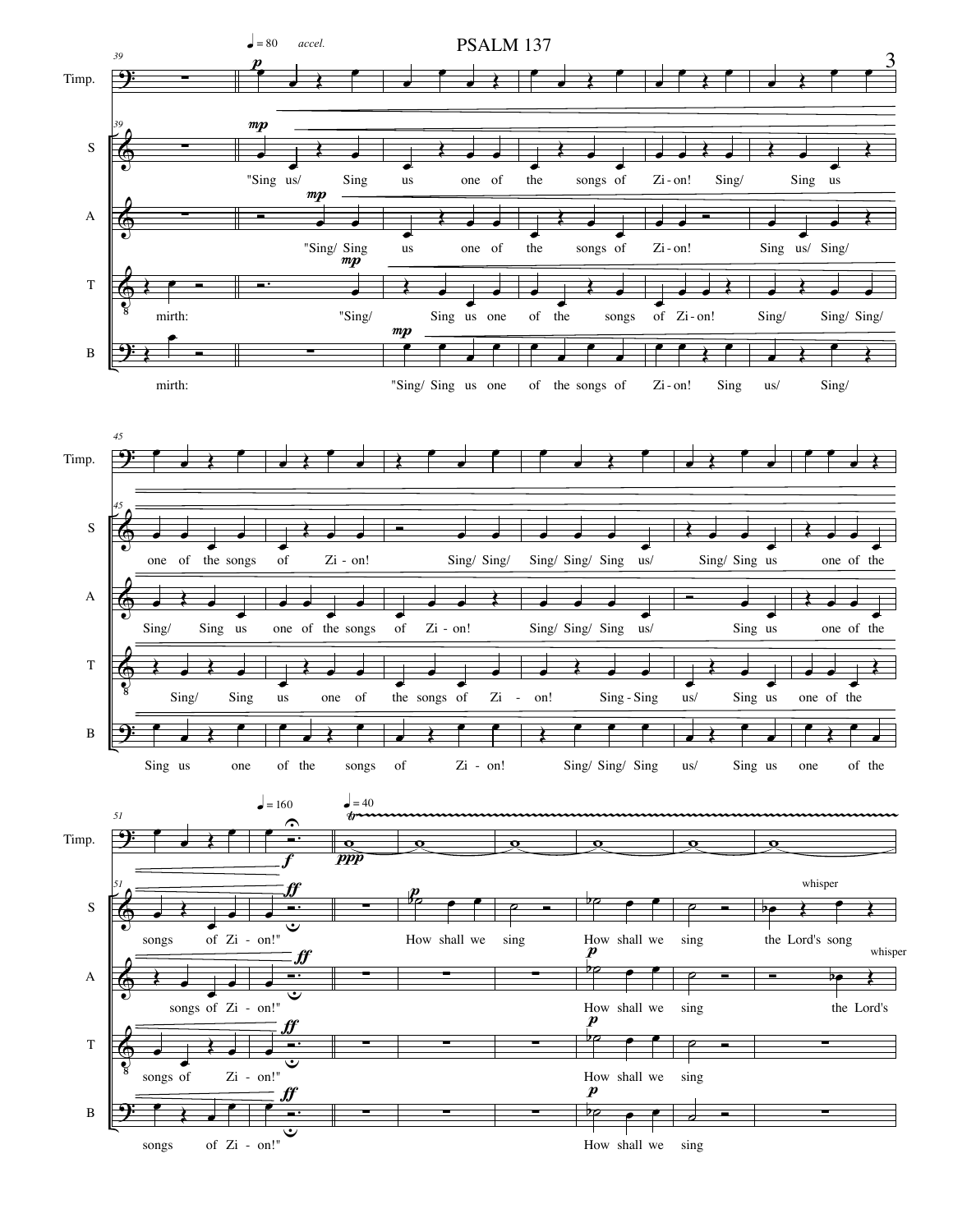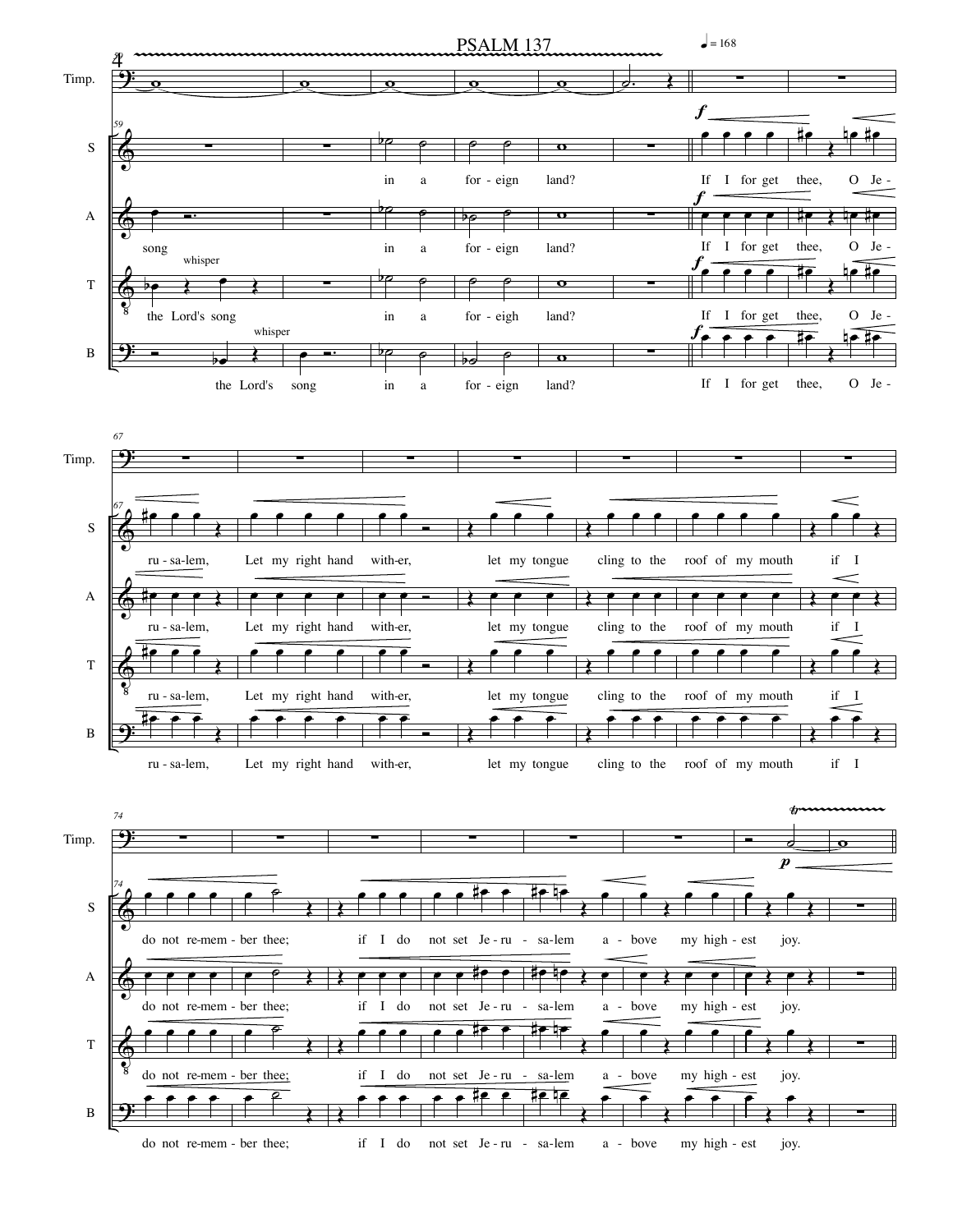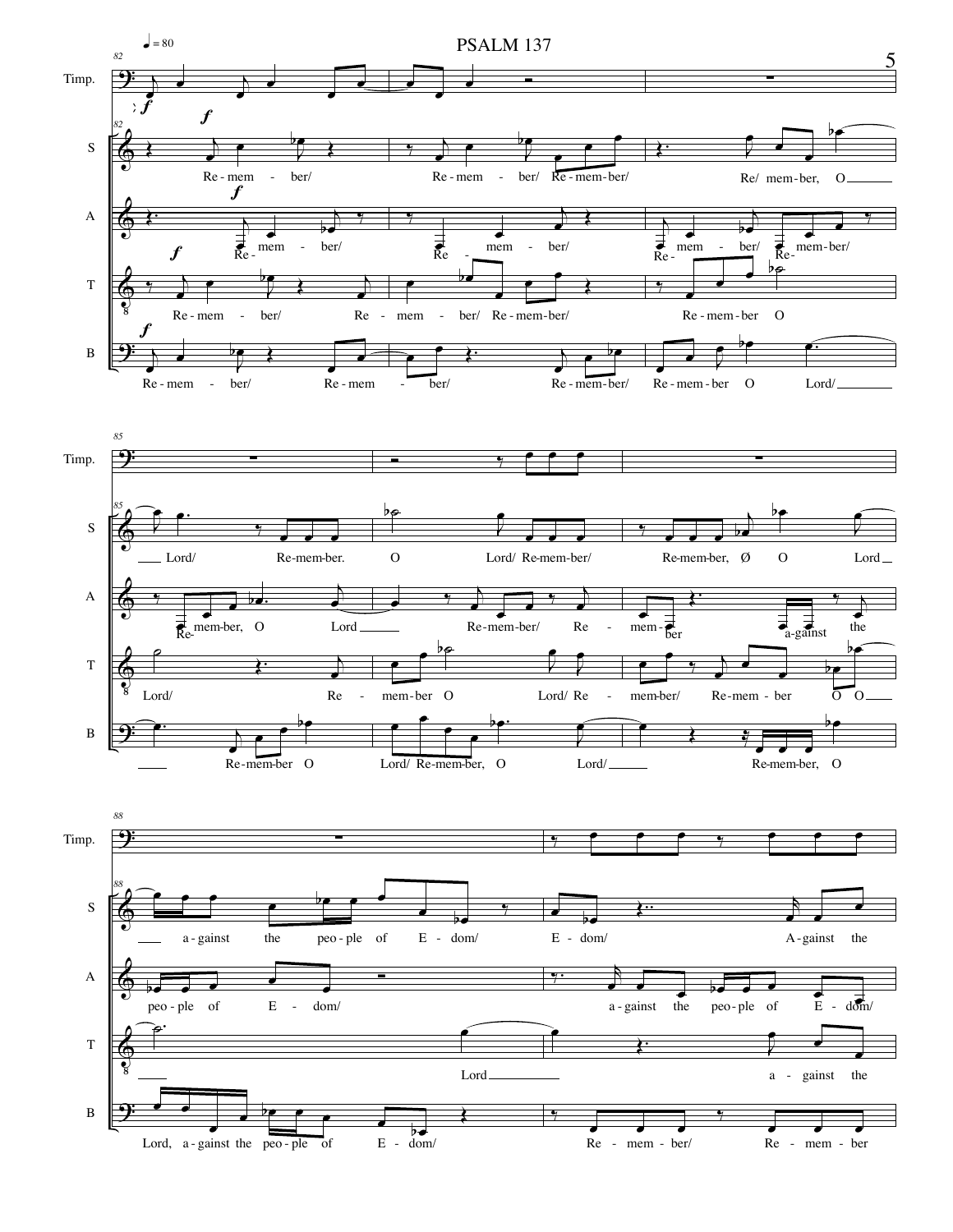

PSALM 137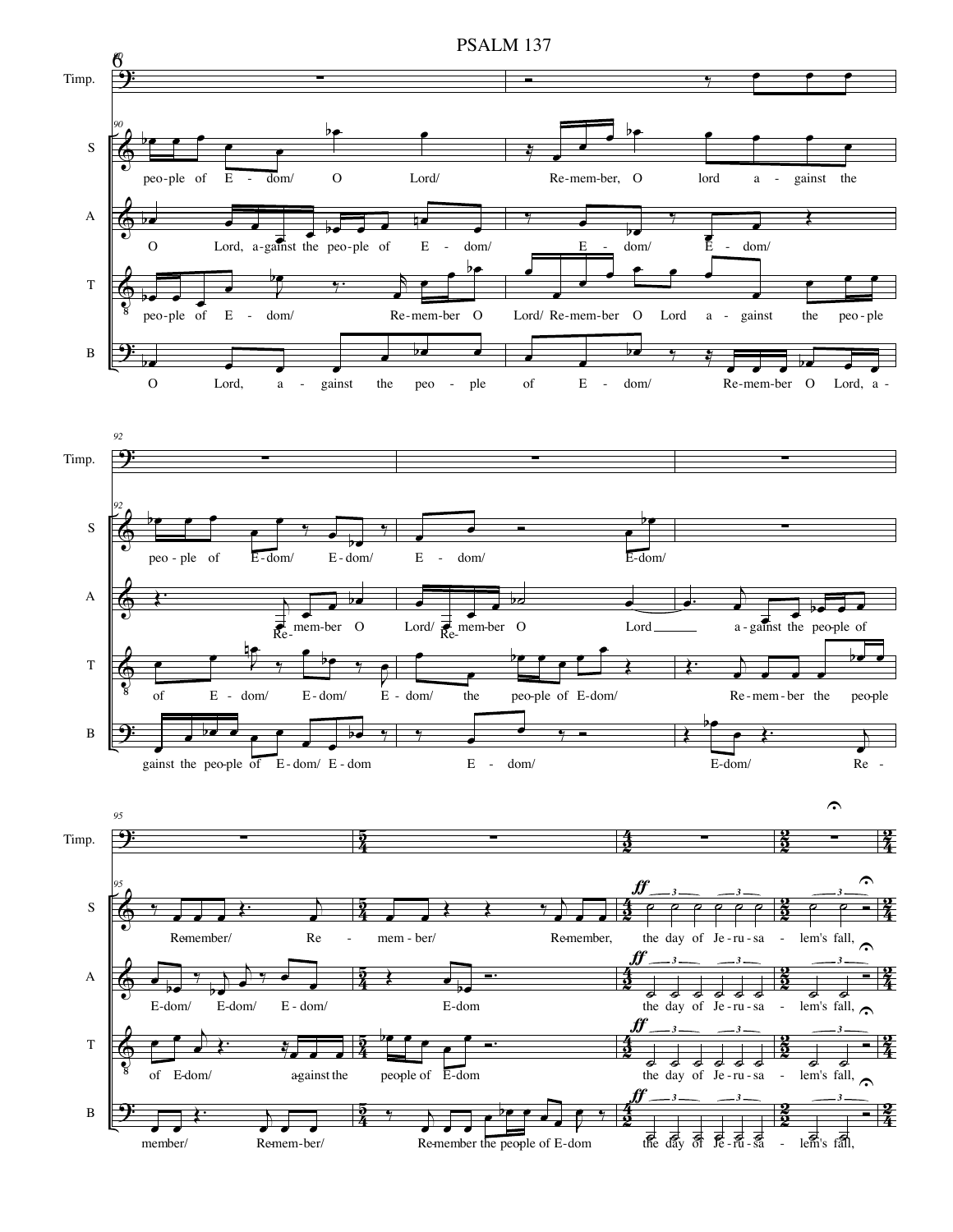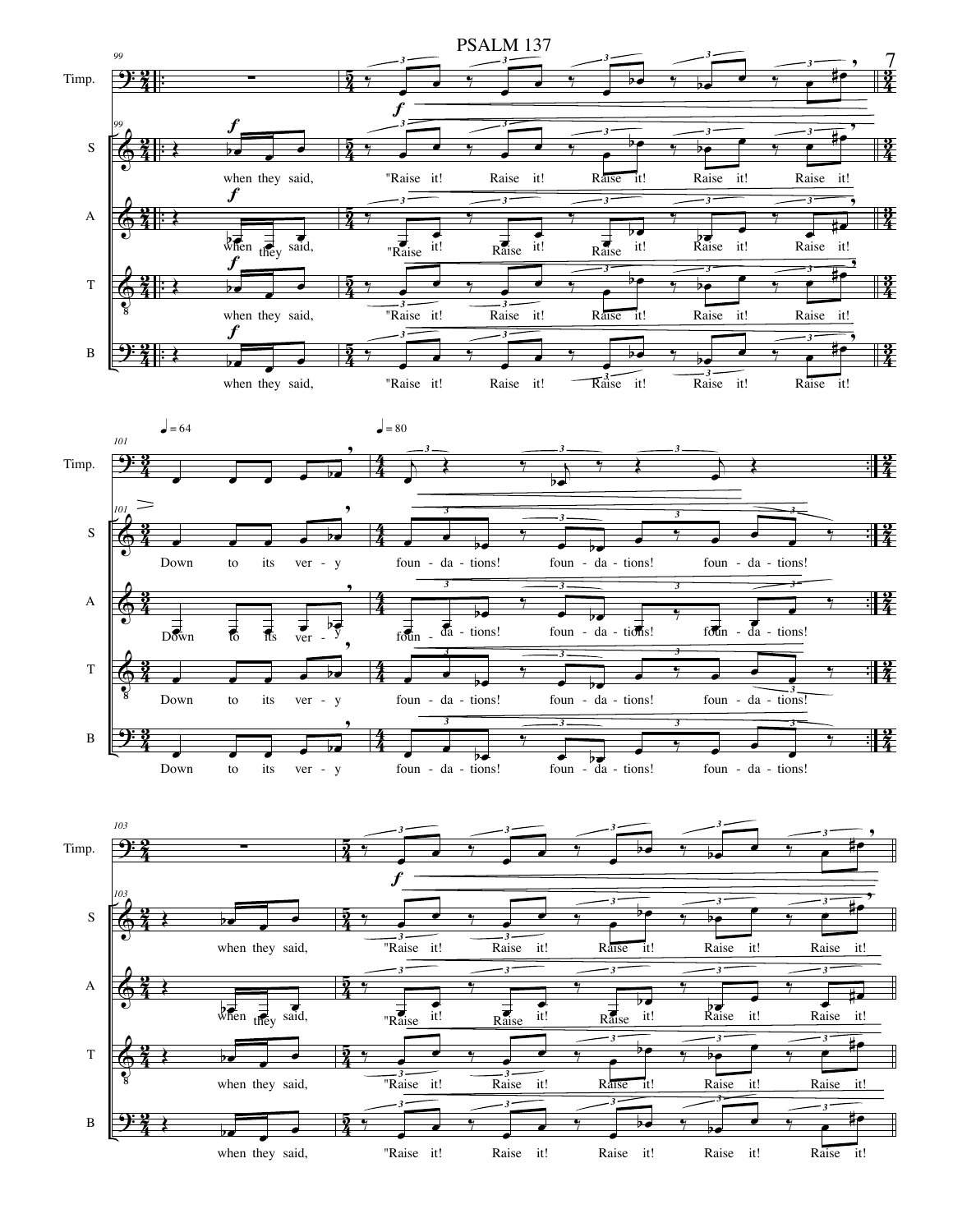